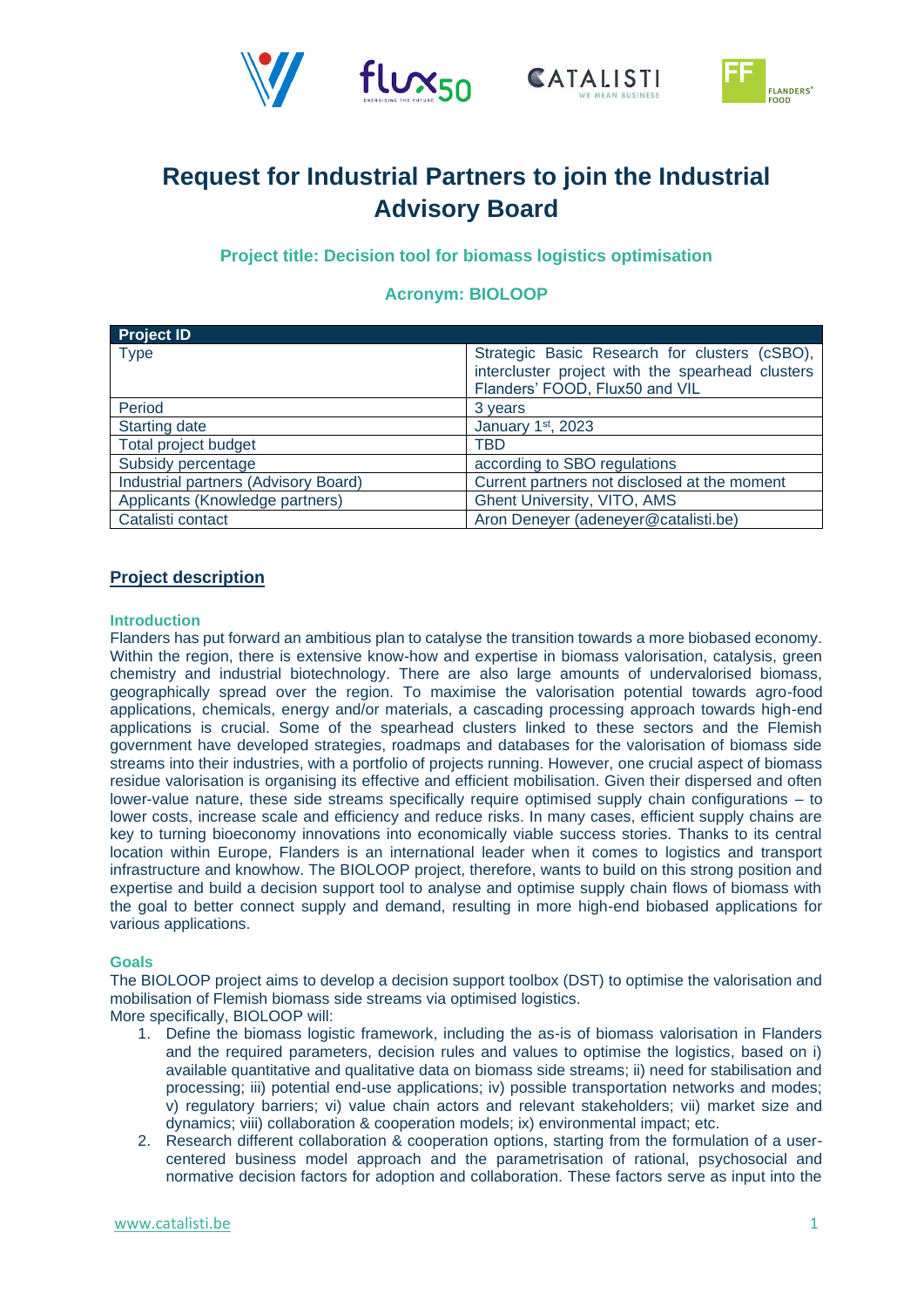





BIOLOOP model to model the potential mobilisation and gain sharing options between BIOLOOP stream owners, stakeholders and recipients.

- 3. Develop a generic BIOLOOP DST based on the Moov model that provides decision support to optimise logistics across value chains by linking available biomass streams to high-value end products that can be used in various industries, such as in agro-food, chemistry, energy, construction, etc.
- 4. Determine the optimal supply chain network of 3 representative biomass valorisation cases to study the logistic optimisation options in more detail, including potential collaboration models, to validate the BIOLOOP DST methodology and procedures.

#### **Work program**

The overall work of BIOLOOP is organized in five highly interactive work packages:

#### • **WP1: Value chain analysis, data mapping and processing**

This WP will gather the parameters, decision rules and data necessary to build the Biomass Mobi Database and to feed the BIOLOOP DST. This will be done by: i) mining literature and existing databases of biomass side streams; ii) analysis of literature and reports of the technologies to be implemented in the top-down and bottom-up approaches; iii) when critical parameters and other technical information are missing, this will first be obtained via surveys and interviews with technology providers and other relevant professionals and as a last resort via analysis. Additionally, based on the above the pretreatment and stabilisation requirements for each potential valorisation routes will be defined.

#### • **WP2: Generic BIOLOOP Logistic model**

This WP develops a generic biomass side stream logistic model based on the framework from WP1. The model captures the universal logics of supply chain and logistic optimisation with generic biomass parameters, constraints and decision rules incorporated (WP1) including logics on collaboration and gain sharing options (WP3). The generic model serves as the blueprint model for biomass mobilisation strategies which can be tweaked/customised to any specific case (WP4).

#### • **WP3: Bottom-up case validation on the valorisation of selected biomass streams**

Based on the generic model developed in WP1 and data and insights gathered in WP2, 3 representative cases that are relevant to the various Flemish Spearhead clusters and have ample industrial interest and support, will be developed. These cases will cover all logistic and technological elements (e.g. sourcing and transportation, pre-treatment options, extraction of added-value compounds, transformation of remaining fraction to added-value compounds and recovery, end-of-life of residue (including logistics), possibilities of cascading, product applications).

#### • **WP4: Collaboration & gain-sharing options: Mapping market demands and companies behavior's**

In this WP the non-economic, non-functional factors affecting stakeholders' decisions to collaborate and adopt innovative BIOLOOP solutions will be identified.

#### • **WP5: BIOLOOP model validation with specific cases and service protocol**

In this WP the cases of WP3 will be modelled in the generic BIOLOOP model (WP1). As such this WP validates that the BIOLOOP model is fit-for-purpose and possesses the flexibility to model and optimise a variety of biomass side streams and supply chain configurations (including post-project cases).

#### **Request**

**To foster interaction with the industry, the project partners are looking for companies that wish to be involved in this cluster strategic basis research (cSBO) project as part of an advisory committee.**

**More specifically, the project partners are searching for industrial partners that are interested to optimise their supply chain with respect to biomass side stream mobilisation, including suppliers of biomass in agro-food, transport companies, logistics service providers, processors and targeting biomass-based applications in the food, feed, chemical, energy and material sectors.**

The primary role of companies during the pre-project phase is to tailor the project proposal to the actual needs of the companies and thereby maximise the likelihood of future utilisation of the results. During the